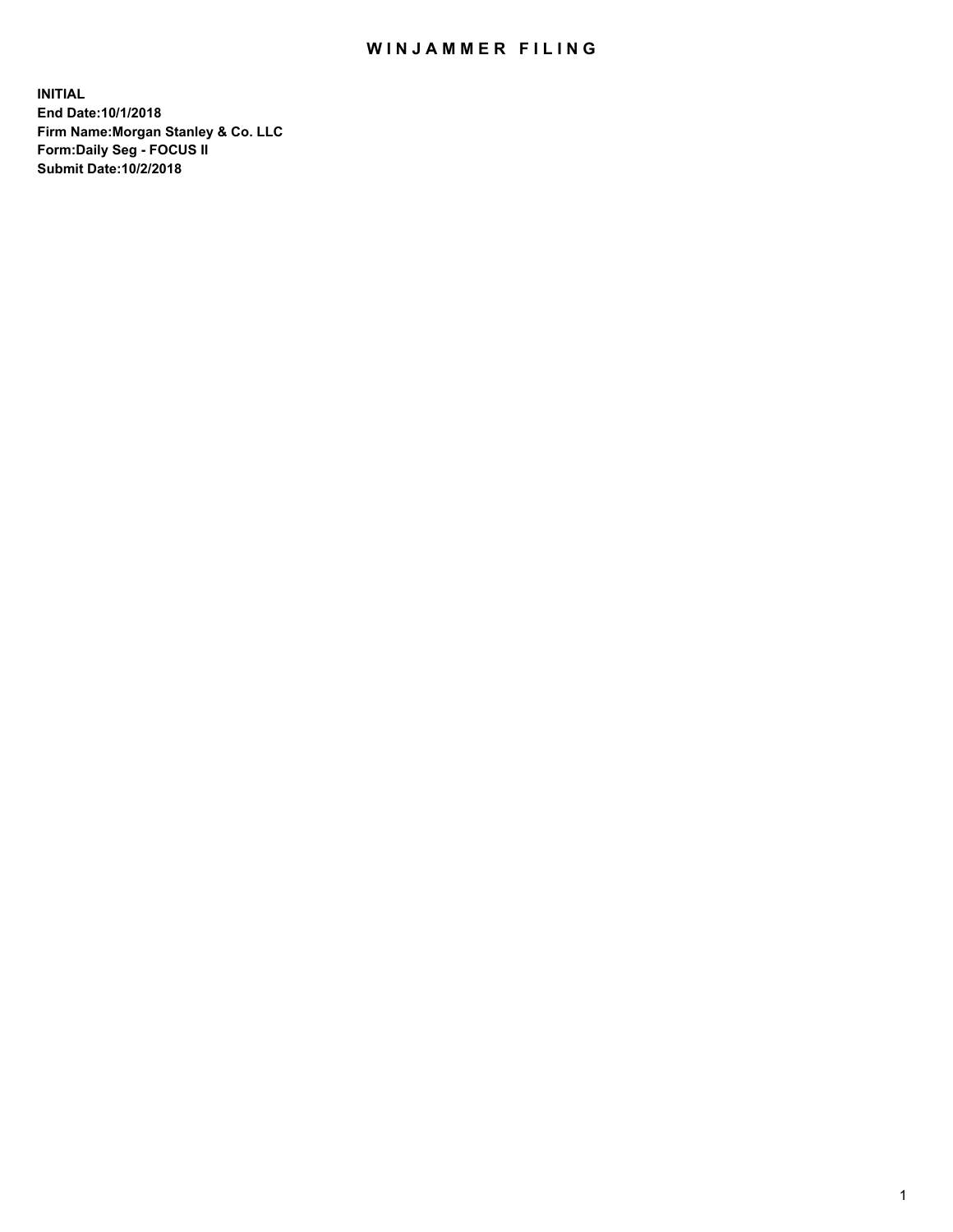**INITIAL End Date:10/1/2018 Firm Name:Morgan Stanley & Co. LLC Form:Daily Seg - FOCUS II Submit Date:10/2/2018 Daily Segregation - Cover Page**

| Name of Company                                                                                                                                                                                                                                                                                                                | Morgan Stanley & Co. LLC                                    |
|--------------------------------------------------------------------------------------------------------------------------------------------------------------------------------------------------------------------------------------------------------------------------------------------------------------------------------|-------------------------------------------------------------|
| <b>Contact Name</b>                                                                                                                                                                                                                                                                                                            | <b>Ikram Shah</b>                                           |
| <b>Contact Phone Number</b>                                                                                                                                                                                                                                                                                                    | 212-276-0963                                                |
| <b>Contact Email Address</b>                                                                                                                                                                                                                                                                                                   | lkram.shah@morganstanley.com                                |
| FCM's Customer Segregated Funds Residual Interest Target (choose one):<br>a. Minimum dollar amount: ; or<br>b. Minimum percentage of customer segregated funds required:% ; or<br>c. Dollar amount range between: and; or<br>d. Percentage range of customer segregated funds required between: % and %.                       | 280,000,000<br><u>0</u><br>00<br>0 <sub>0</sub>             |
| FCM's Customer Secured Amount Funds Residual Interest Target (choose one):<br>a. Minimum dollar amount: ; or<br>b. Minimum percentage of customer secured funds required:% ; or<br>c. Dollar amount range between: and; or<br>d. Percentage range of customer secured funds required between:% and%.                           | 140,000,000<br><u>0</u><br>0 <sub>0</sub><br>0 <sub>0</sub> |
| FCM's Cleared Swaps Customer Collateral Residual Interest Target (choose one):<br>a. Minimum dollar amount: ; or<br>b. Minimum percentage of cleared swaps customer collateral required:% ; or<br>c. Dollar amount range between: and; or<br>d. Percentage range of cleared swaps customer collateral required between:% and%. | 92,000,000<br><u>0</u><br><u>00</u><br>0 <sup>0</sup>       |

Attach supporting documents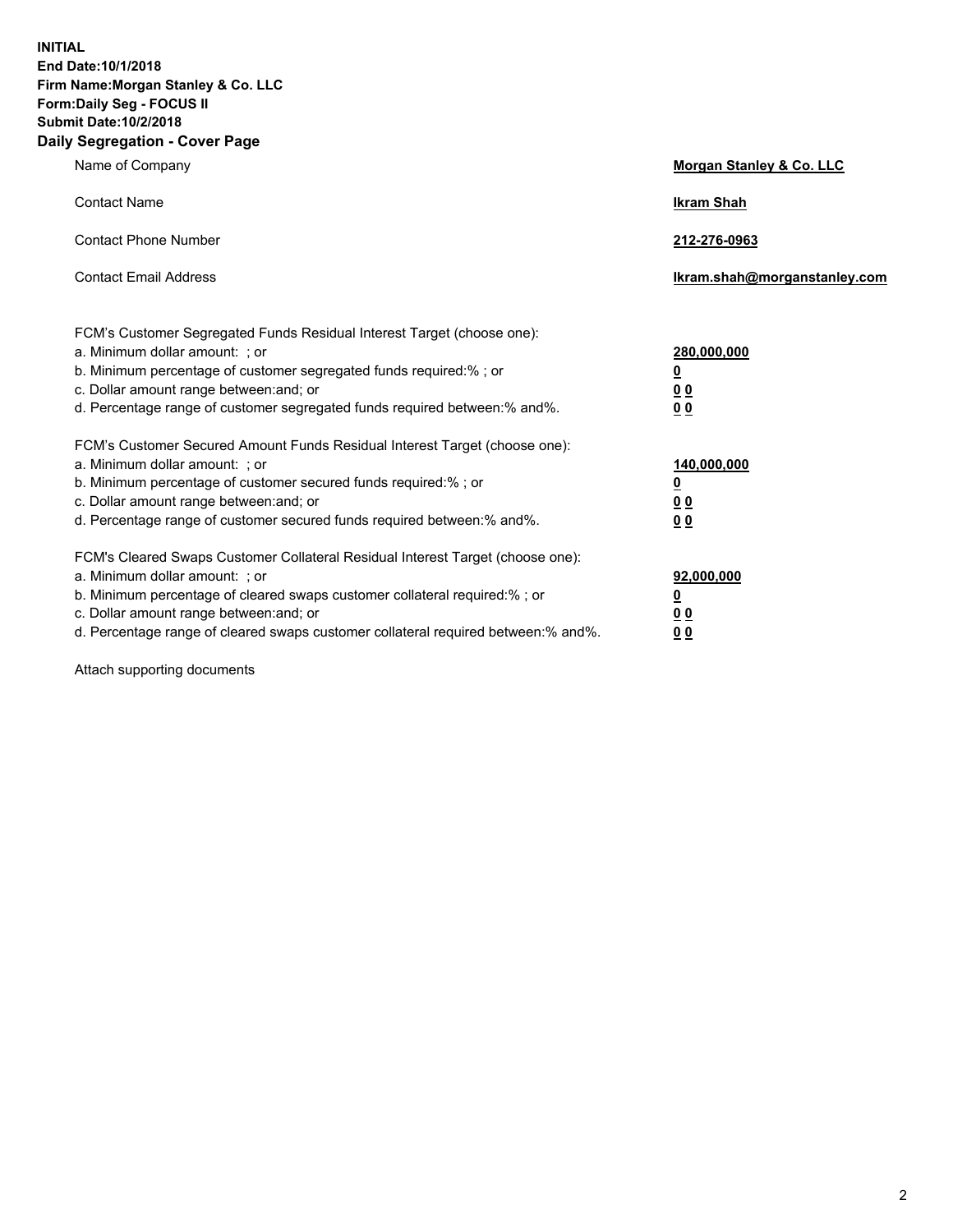## **INITIAL End Date:10/1/2018 Firm Name:Morgan Stanley & Co. LLC Form:Daily Seg - FOCUS II Submit Date:10/2/2018 Daily Segregation - Secured Amounts**

Foreign Futures and Foreign Options Secured Amounts Amount required to be set aside pursuant to law, rule or regulation of a foreign government or a rule of a self-regulatory organization authorized thereunder 1. Net ledger balance - Foreign Futures and Foreign Option Trading - All Customers A. Cash **2,533,144,474** [7315] B. Securities (at market) **2,336,039,584** [7317] 2. Net unrealized profit (loss) in open futures contracts traded on a foreign board of trade **671,770,735** [7325] 3. Exchange traded options a. Market value of open option contracts purchased on a foreign board of trade **18,963,571** [7335] b. Market value of open contracts granted (sold) on a foreign board of trade **-22,094,319** [7337] 4. Net equity (deficit) (add lines 1. 2. and 3.) **5,537,824,045** [7345] 5. Account liquidating to a deficit and account with a debit balances - gross amount **127,168,866** [7351]

- 6. Amount required to be set aside as the secured amount Net Liquidating Equity Method (add lines 4 and 5)
- 7. Greater of amount required to be set aside pursuant to foreign jurisdiction (above) or line 6.

## FUNDS DEPOSITED IN SEPARATE REGULATION 30.7 ACCOUNTS

- 1. Cash in banks
	- A. Banks located in the United States **328,203,298** [7500]
	- B. Other banks qualified under Regulation 30.7 **1,019,173,646** [7520] **1,347,376,944**
- 2. Securities
	- A. In safekeeping with banks located in the United States **127,150,496** [7540]
	- B. In safekeeping with other banks qualified under Regulation 30.7 **0** [7560] **127,150,496** [7570]
- 3. Equities with registered futures commission merchants
	-
	- B. Securities **0** [7590]
	- C. Unrealized gain (loss) on open futures contracts **835,436** [7600]
	- D. Value of long option contracts **0** [7610]
	- E. Value of short option contracts **0** [7615] **8,269,240** [7620]
- 4. Amounts held by clearing organizations of foreign boards of trade
	- A. Cash **0** [7640]
	- B. Securities **0** [7650]
	- C. Amount due to (from) clearing organization daily variation **0** [7660]
	- D. Value of long option contracts **0** [7670]
	- E. Value of short option contracts **0** [7675] **0** [7680]
- 5. Amounts held by members of foreign boards of trade
	-
	-
	- C. Unrealized gain (loss) on open futures contracts **670,935,299** [7720]
	- D. Value of long option contracts **18,963,571** [7730]
	- E. Value of short option contracts **-22,094,319** [7735] **4,288,308,385**
- 6. Amounts with other depositories designated by a foreign board of trade **0** [7760]
- 7. Segregated funds on hand **0** [7765]
- 8. Total funds in separate section 30.7 accounts **5,771,105,065** [7770]
- 9. Excess (deficiency) Set Aside for Secured Amount (subtract line 7 Secured Statement Page 1 from Line 8)
- 10. Management Target Amount for Excess funds in separate section 30.7 accounts **140,000,000** [7780]
- 11. Excess (deficiency) funds in separate 30.7 accounts over (under) Management Target **91,440,177** [7785]

**0** [7305]

Less: amount offset by customer owned securities **-125,328,023** [7352] **1,840,843** [7354] **5,539,664,888** [7355]

**5,539,664,888** [7360]

[7530]

A. Cash **7,433,804** [7580]

 A. Cash **1,411,614,745** [7700] B. Securities **2,208,889,089** [7710] [7740] **231,440,177** [7380]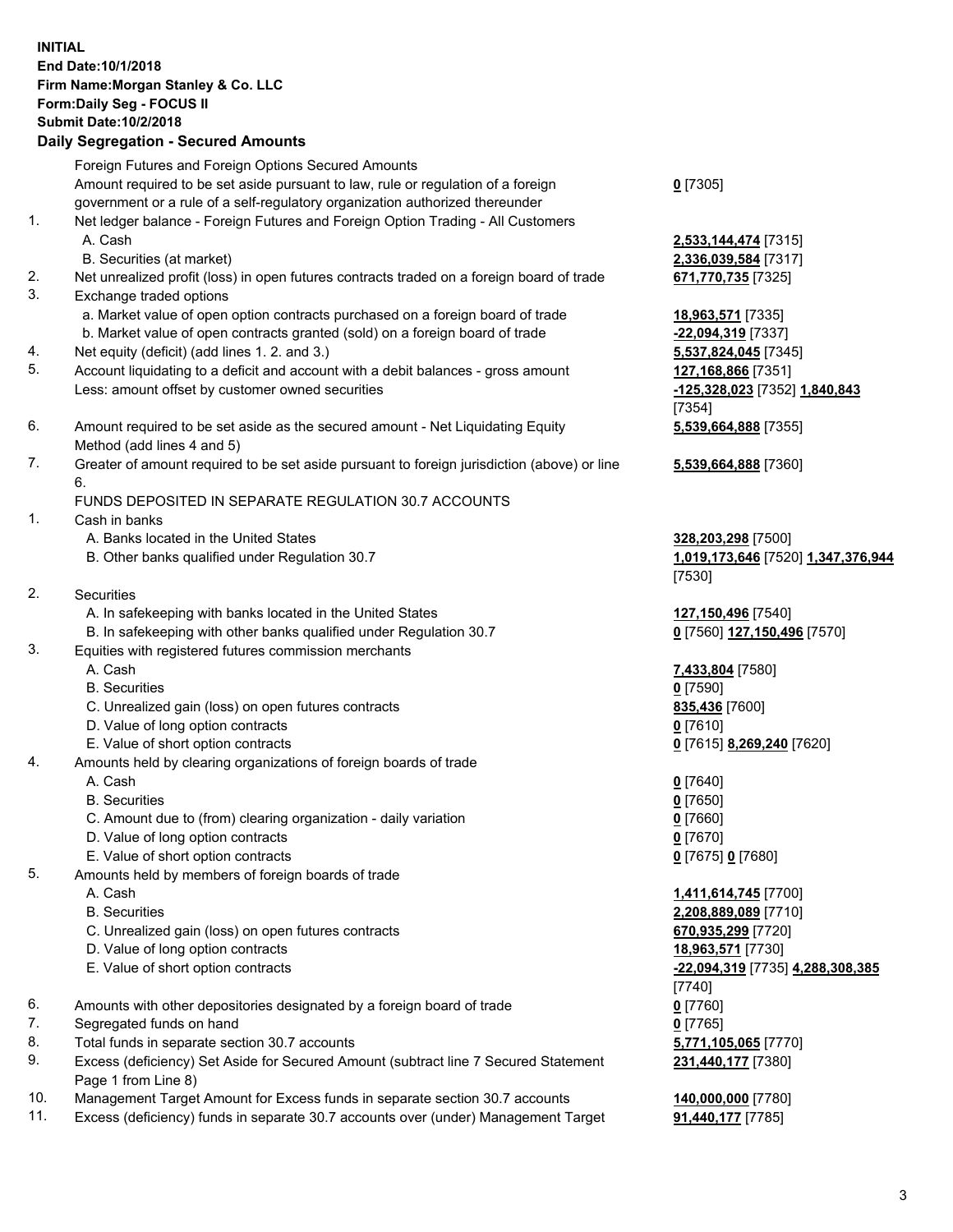**INITIAL End Date:10/1/2018 Firm Name:Morgan Stanley & Co. LLC Form:Daily Seg - FOCUS II Submit Date:10/2/2018 Daily Segregation - Segregation Statement** SEGREGATION REQUIREMENTS(Section 4d(2) of the CEAct) 1. Net ledger balance A. Cash **11,281,932,336** [7010] B. Securities (at market) **6,264,304,536** [7020] 2. Net unrealized profit (loss) in open futures contracts traded on a contract market **55,039,325** [7030] 3. Exchange traded options A. Add market value of open option contracts purchased on a contract market **357,333,334** [7032] B. Deduct market value of open option contracts granted (sold) on a contract market **-526,599,497** [7033] 4. Net equity (deficit) (add lines 1, 2 and 3) **17,432,010,034** [7040] 5. Accounts liquidating to a deficit and accounts with debit balances - gross amount **535,600,080** [7045] Less: amount offset by customer securities **-534,539,992** [7047] **1,060,088** [7050] 6. Amount required to be segregated (add lines 4 and 5) **17,433,070,122** [7060] FUNDS IN SEGREGATED ACCOUNTS 7. Deposited in segregated funds bank accounts A. Cash **5,706,094,567** [7070] B. Securities representing investments of customers' funds (at market) **0** [7080] C. Securities held for particular customers or option customers in lieu of cash (at market) **621,388,599** [7090] 8. Margins on deposit with derivatives clearing organizations of contract markets A. Cash **5,940,444,214** [7100] B. Securities representing investments of customers' funds (at market) **0** [7110] C. Securities held for particular customers or option customers in lieu of cash (at market) **5,642,915,937** [7120] 9. Net settlement from (to) derivatives clearing organizations of contract markets **22,566,709** [7130] 10. Exchange traded options A. Value of open long option contracts **357,333,334** [7132] B. Value of open short option contracts **and the set of our original state of the set of open** short option contracts 11. Net equities with other FCMs A. Net liquidating equity **6,023,714** [7140] B. Securities representing investments of customers' funds (at market) **0** [7160] C. Securities held for particular customers or option customers in lieu of cash (at market) **0** [7170] 12. Segregated funds on hand **0** [7150] 13. Total amount in segregation (add lines 7 through 12) **17,770,167,577** [7180] 14. Excess (deficiency) funds in segregation (subtract line 6 from line 13) **337,097,455** [7190]

- 15. Management Target Amount for Excess funds in segregation **280,000,000** [7194]
- 16. Excess (deficiency) funds in segregation over (under) Management Target Amount Excess

**57,097,455** [7198]